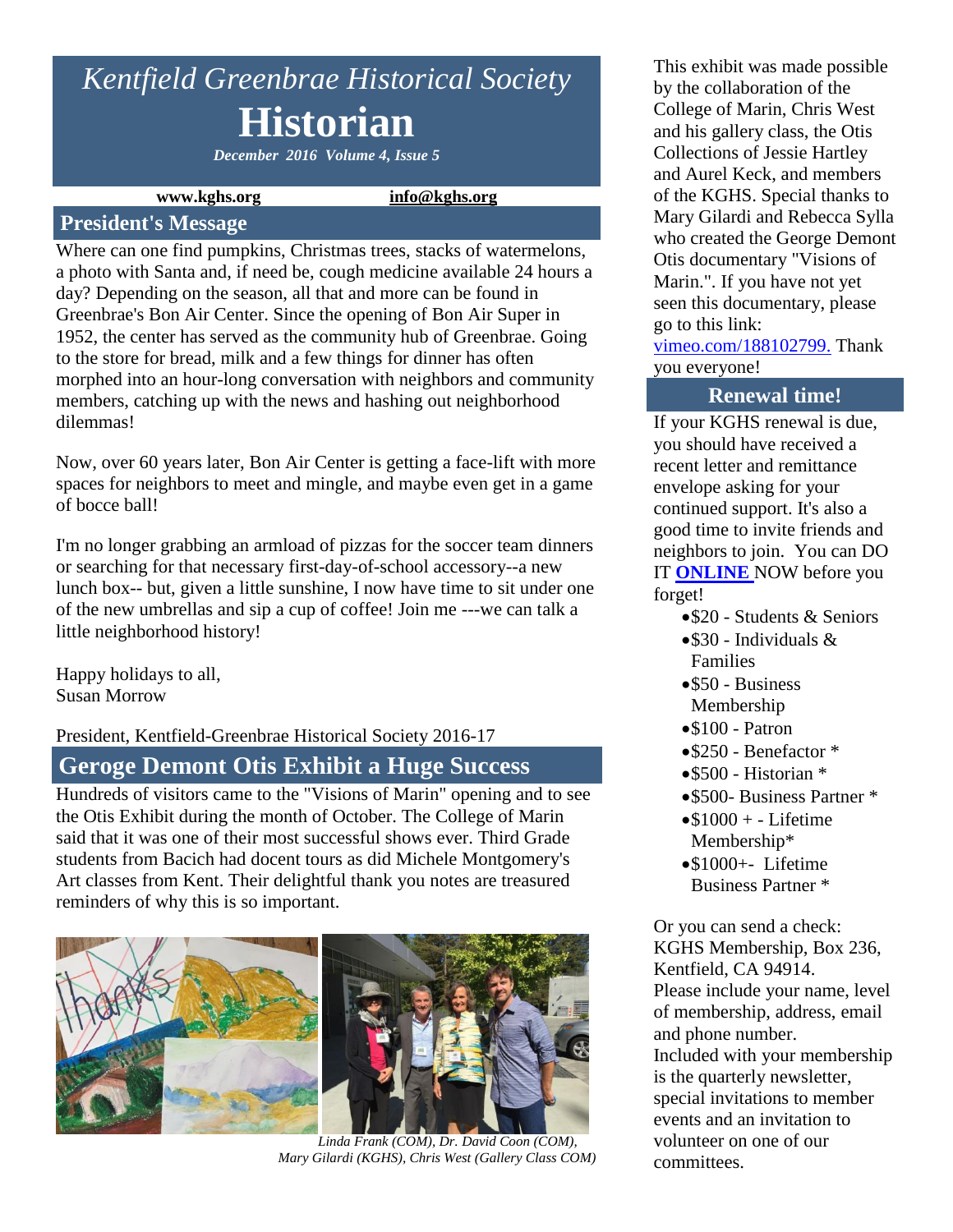#### **"Refreshing" Bon Air Center**

The Bon Air Shopping Center has been working hard on a major revitalization project called Bon Air Refresh. In a recent Marin IJ article, Andrea Schultz, President and CEO of Greenbrae Management, said that when the center was first built, retail was really about function. Now, it's really about community.



The project began as a modest proposal to repaint the shopping center but it really blossomed into a full renovation. Overall, the plan is to reinforce the center as a community hub. The project will refresh the common areas with a park-like atmosphere, including wider pedestrian paths, new landscaping and outdoor seating areas.



The plans will include the use of drought tolerant landscaping, storm water planters, new LED parking lot lights and other environmentallyfriendly features. The bocce ball court and fire pit behind Peet's Coffee & Tea should open soon. There are two children's play areas, including one near Road Runner Burrito. New businesses have recently signed up and more are expected in the coming months.

**The History of Bon Air Center** *from "In the Heart of Marin" by Dewey Livingston p.* 

A 32-acre site across from the residential areas of Greenbrae was originally planned for more residential development, but the Schultz Co. changed its mind and had the area rezoned from residential to commercial in 1948. On this combination of marshland and low ground, the Schultzes created a shopping center designed to serve the residents of not only Greenbrae but nearby towns along the 101 corridor.



*Aerial View of Greenbrae 1947 (Marin History Museum)* After initial site work that included filling about five acres of marshland with rock and dirt from road building, the Schultz Co. released plans for the shopping center in early 1951, marking completion of a general plan for Greenbrae after careful consideration of the sites involved. Planned to be "one of the finest" shopping centers in the Bay Area, the commercial buildings would be designed with "a Marin type of architecture." The center was initially designed by Gruen and Kummeck, a Los Angeles architectural firm specializing in modern shopping centers, with the participation of nationally recognized land planner Seward Mott of Washington, D.C. Buffered from Sir Francis Drake Boulevard by a 1,500-2,000-car parking lot, the center would be accessed by a new road opposite the entrance to Greenbrae homes at La Cuesta Drive, where a traffic light had been recently installed. Plans included a grocery super market and six other stores for a combined floor space of 20,200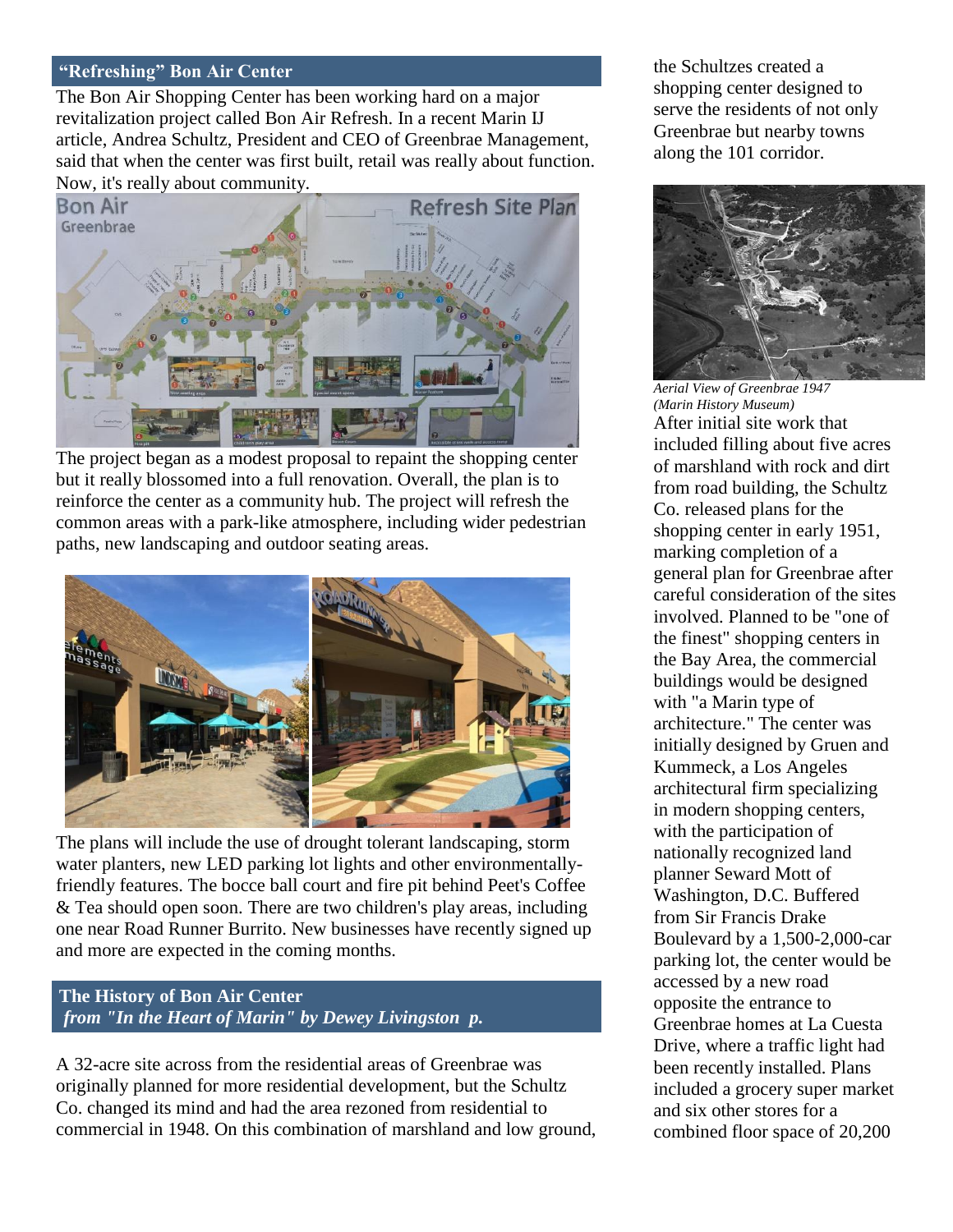square feet, all fronted by a covered sidewalk.

Also in 1951, a competing plan surfaced with a proposed 12-acre shopping center at the foot of Wolfe Grade. Property owner and builder Robert E. Hall attempted to change the zoning in the undeveloped Kenbrae tract. The Schultz Co. objected to this plan as a "serious mistake," stating that with their new Greenbrae shopping center and good stores already existing in Kentfield, the Wolfe Grade center "would be contrary to good planning, established by the planning commission over former years." Hall's plans never came into being; the Kentfield School District built Wolfe Grade (now Bacich) School on the site in 1959.

Construction started on the first unit, a Standard Oil station on the eastern side of the proposed center, in late 1951. Responding to demands of the Schultz Co., Standard company architects designed a station featuring redwood siding, tall windows, tiled bathrooms and outdoor landscaping. "This is not a prefabricated steel station like the others," said a representative of Standard Stations, "It is unusual for Standard to deviate from the established type." One problem was that the buried tanks were compromised by Corte Madera Creek water level on the filled land: "there was such terrific pressure, that tanks finally had to be lashed to piles." The Standard Station, beckoning drivers from Highway 101, opened in February of 1952 under the management of Lester Lahmann. Later, a Shell station opened on the opposite corner. Both Shell and Chevron (the former Standard Station) remain at the entrance to Greenbrae.

Construction started on the super market in September of 1951. Niels Schultz Sr. asked James T. "Scotty" Kilpatrick to lease and manage the market, to be called Bon Air Super. Kilpatrick was no stranger to Marin: he had been a bread distributor here in the 1930s before he opened a successful grocery store in Schultz's Millbrae. ...Prominent architect Victor Gruen worked with Schultz and Kilpatrick to build "the most modern super market" of the time in a location across Sir Francis Drake Boulevard from the fast-growing community of Greenbrae. The 125,000 square foot market being built was considered "tremendous" at the time.



*Building Bon Air Center 1950's (Greenbrae Management Inc)*

Bon Air Super opened on November 20, 1952 with a ceremony "rivaling a Hollywood premiere" that drew 5,000 people and featured searchlights, contests, and the debut of "mechanical check-out stands" that sped purchasing. Employees wore white uniforms, emblazoned on the back with "Bon Air SUPER," and garrison-type white caps. A lucky person won a whole dressed pig by guessing its weight. Kirkpatrick sold 2,800 quarts of ice cream that day...



 *Opening Day November 1952 (Greenbrae Management Inc.)*

Kilpatrick and the Schultz family joined in the holiday spirit by providing support and a location for Boy Scout Troop 11's (later Troop 59) Christmas tree lot next to the store in 1952. The Kentfield-Greenbrae Dad's Club loaned money to buy the trees for sale. The tree sales continued for many years, and remain today after more than 50 years operated by the Pronzini family. In 1953 an "Art in Action" exhibit at the Super brought artists and shoppers together, including demonstrations by students in weaving and ceramics... Later the market moved east to a larger space in the center and eventually went out of business; the old supermarket building is now David M. Brian. The Schultz Co. entertained an offer